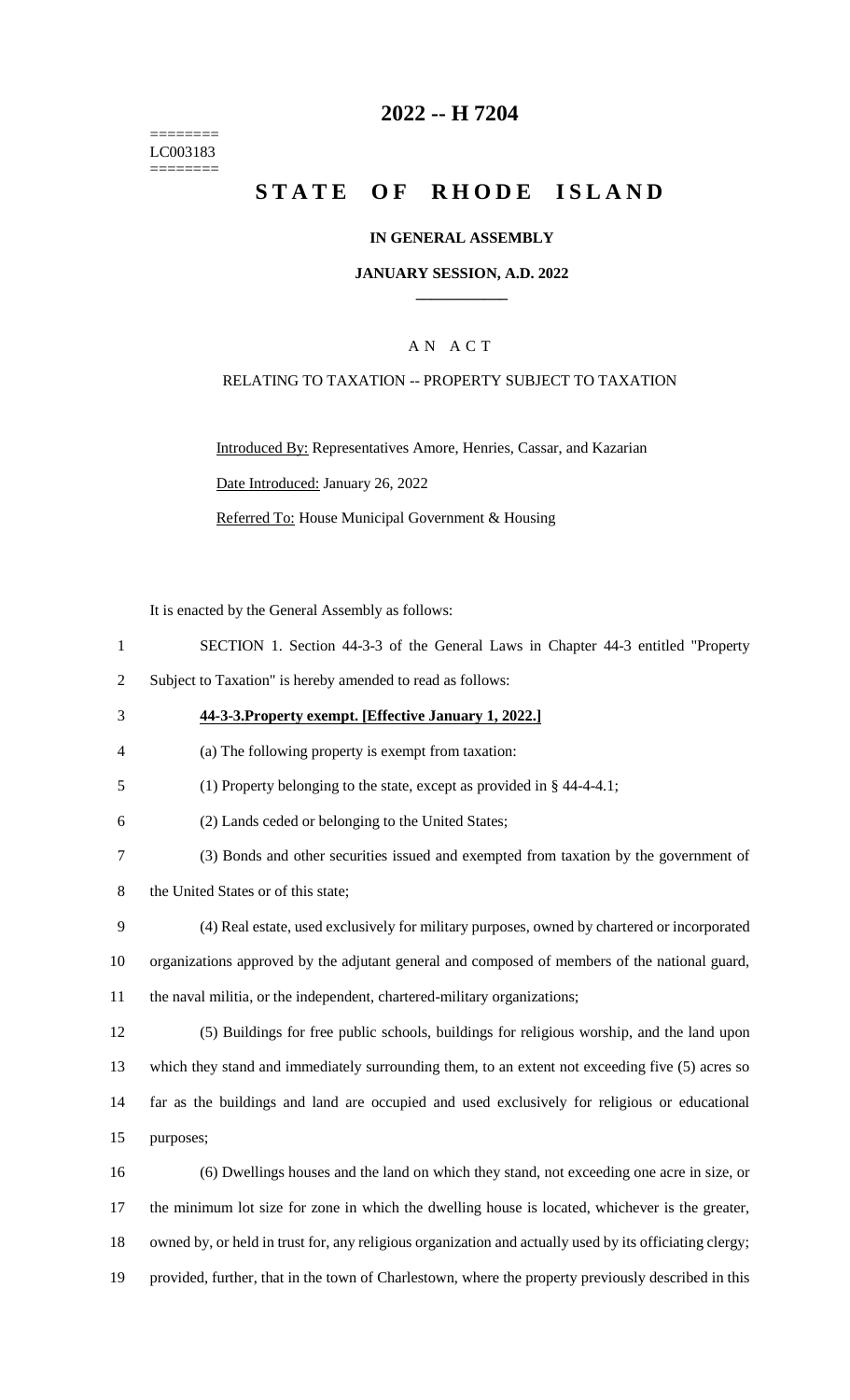paragraph is exempt in total, along with dwelling houses and the land on which they stand in Charlestown, not exceeding one acre in size, or the minimum lot size for zone in which the dwelling house is located, whichever is the greater, owned by, or held in trust for, any religious organization and actually used by its officiating clergy, or used as a convent, nunnery, or retreat center by its religious order;

 (7) Intangible personal property owned by, or held in trust for, any religious or charitable organization, if the principal or income is used or appropriated for religious or charitable purposes; (8) Buildings and personal estate owned by any corporation used for a school, academy, or seminary of learning, and of any incorporated public charitable institution, and the land upon which the buildings stand and immediately surrounding them to an extent not exceeding one acre, so far as they are used exclusively for educational purposes, but no property or estate whatever is hereafter exempt from taxation in any case where any part of its income or profits, or of the business carried on there, is divided among its owners or stockholders; provided, however, that unless any private nonprofit corporation organized as a college or university located in the town of Smithfield reaches a memorandum of agreement with the town of Smithfield, the town of Smithfield shall bill the actual costs for police, fire, and rescue services supplied, unless otherwise reimbursed, to said corporation commencing March 1, 2014;

 (9) Estates, persons, and families of the president and professors for the time being of Brown University for not more than ten thousand dollars (\$10,000) for each officer, the officer's estate, person, and family included, but only to the extent that any person had claimed and utilized the exemption prior to, and for a period ending, either on or after December 31, 1996;

 (10) Property especially exempt by charter unless the exemption has been waived in whole or in part;

(11) Lots of land exclusively for burial grounds;

 (12) Property, real and personal, held for, or by, an incorporated library, society, or any free public library, or any free public library society, so far as the property is held exclusively for library purposes, or for the aid or support of the aged poor, or poor friendless children, or the poor generally, or for a nonprofit hospital for the sick or disabled;

 (13) Real or personal estate belonging to, or held in trust for, the benefit of incorporated organizations of veterans of any war in which the United States has been engaged, the parent body of which has been incorporated by act of Congress, to the extent of four hundred thousand dollars (\$400,000) if actually used and occupied by the association; provided, that the city council of the city of Cranston may by ordinance exempt the real or personal estate as previously described in this subdivision located within the city of Cranston to the extent of five hundred thousand dollars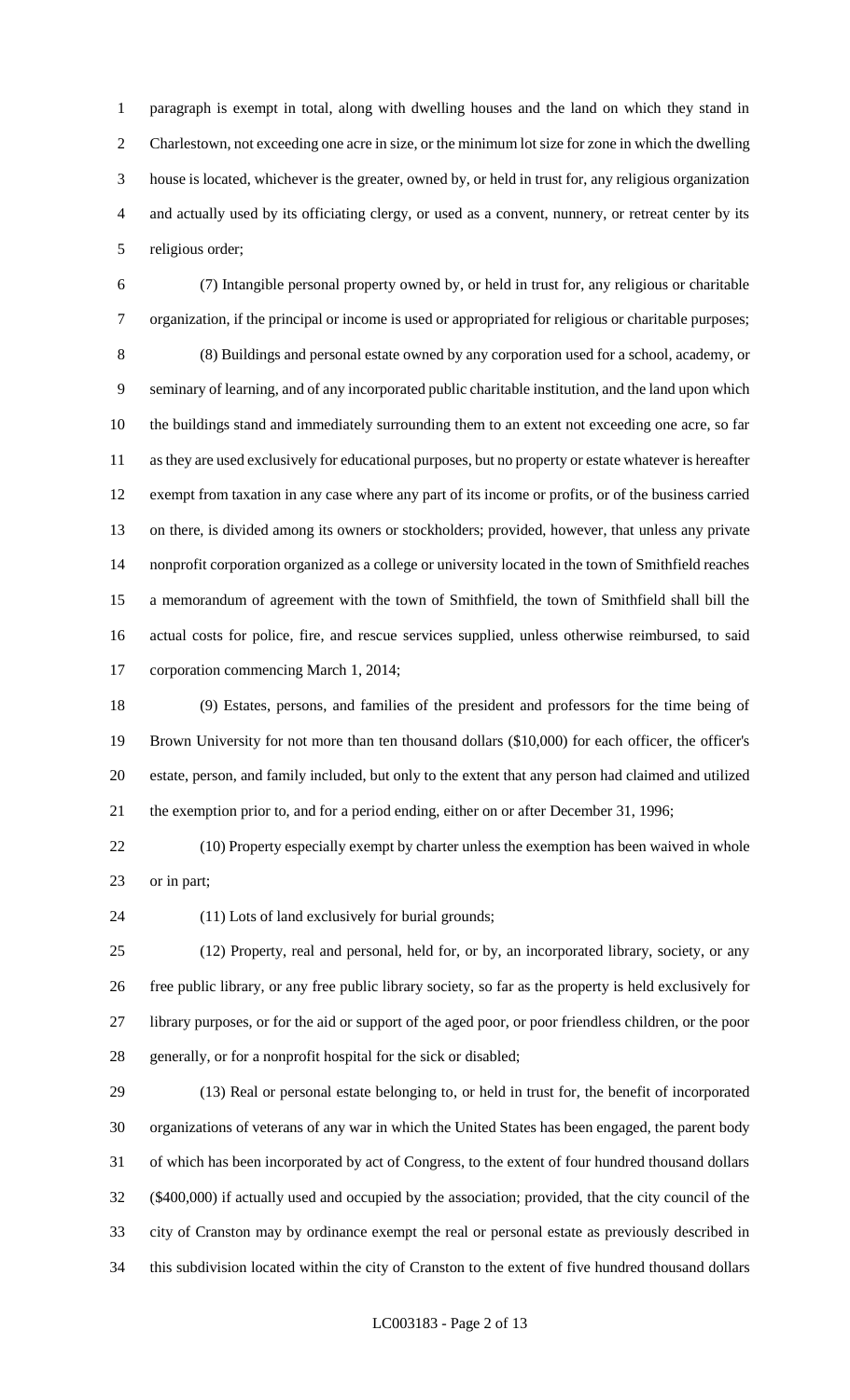(\$500,000);

 (14) Property, real and personal, held for, or by, the fraternal corporation, association, or body created to build and maintain a building or buildings for its meetings or the meetings of the general assembly of its members, or subordinate bodies of the fraternity, and for the accommodation of other fraternal bodies or associations, the entire net income of which real and personal property is exclusively applied or to be used to build, furnish, and maintain an asylum or asylums, a home or homes, a school or schools, for the free education or relief of the members of the fraternity, or the relief, support, and care of worthy and indigent members of the fraternity, their wives, widows, or orphans, and any fund given or held for the purpose of public education, almshouses, and the land and buildings used in connection therewith;

 (15) Real estate and personal property of any incorporated volunteer fire engine company or incorporated volunteer ambulance or rescue corps in active service;

 (16) The estate of any person who, in the judgment of the assessors, is unable from infirmity or poverty to pay the tax; provided, that in the towns of Burrillville and West Greenwich, the tax shall constitute a lien for five (5) years on the property where the owner is entitled to the exemption. At the expiration of five (5) years, the lien shall be abated in full. Provided, if the property is sold or conveyed, or if debt secured by the property is refinanced during the five-year (5) period, the lien immediately becomes due and payable; any person claiming the exemption aggrieved by an adverse decision of an assessor shall appeal the decision to the local board of tax review and thereafter according to the provisions of § 44-5-26;

 (17) Household furniture and family stores of a housekeeper in the whole, including clothing, bedding, and other white goods, books, and all other tangible personal property items that are common to the normal household;

 (18) Improvements made to any real property to provide a shelter and fallout protection from nuclear radiation, to the amount of one thousand five hundred dollars (\$1,500); provided, that the improvements meet applicable standards for shelter construction established, from time to time, by the Rhode Island emergency management agency. The improvements are deemed to comply with the provisions of any building code or ordinance with respect to the materials or the methods of construction used and any shelter or its establishment is deemed to comply with the provisions of any zoning code or ordinance;

(19) Aircraft for which the fee required by § 1-4-6 has been paid to the tax administrator;

(20) Manufacturer's inventory.

 (i) For the purposes of §§ 44-4-10, 44-5-3, 44-5-20, and 44-5-38, a person is deemed to be a manufacturer within a city or town within this state if that person uses any premises, room, or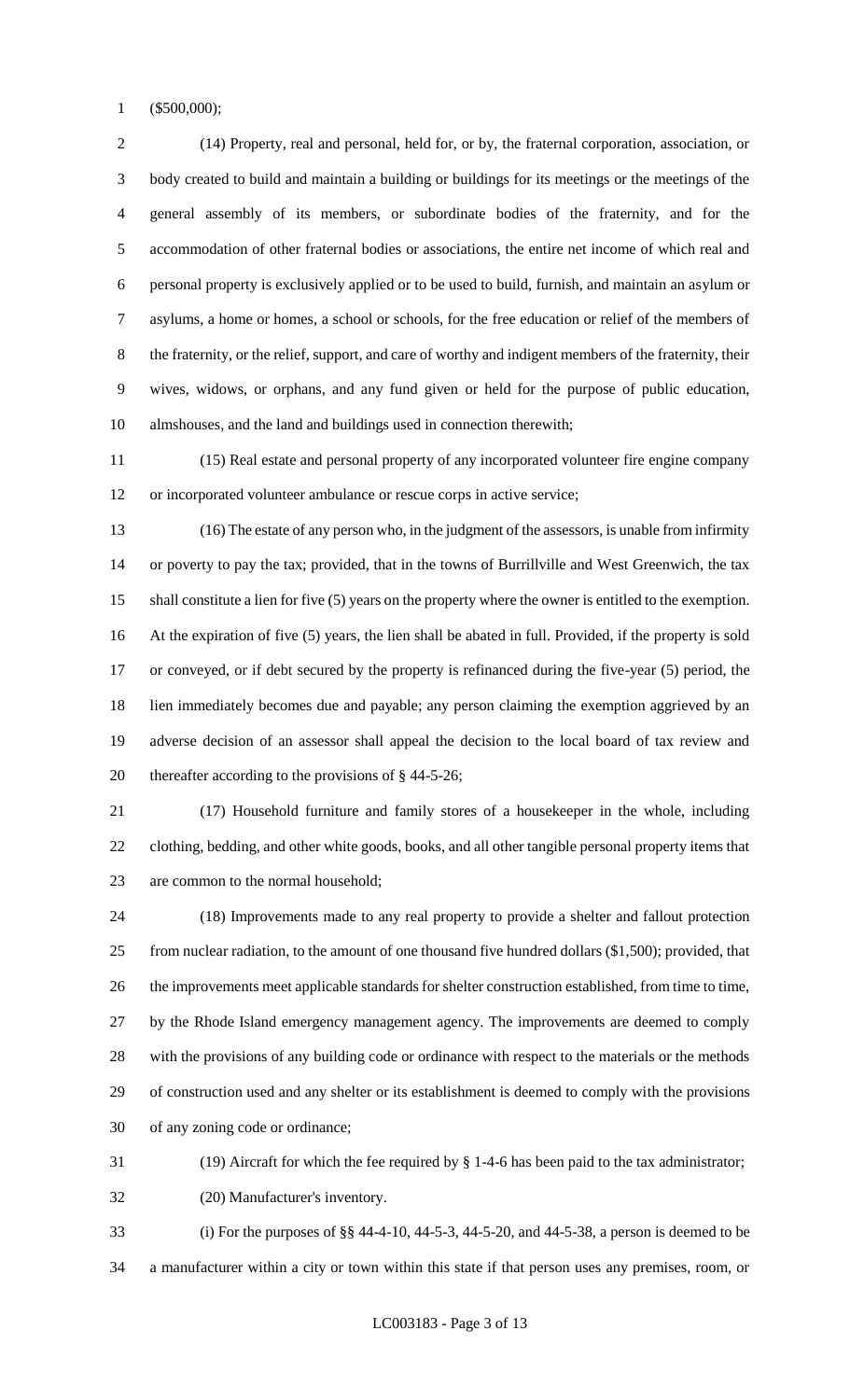place in it primarily for the purpose of transforming raw materials into a finished product for trade through any or all of the following operations: adapting, altering, finishing, making, and ornamenting; provided, that public utilities; non-regulated power producers commencing commercial operation by selling electricity at retail or taking title to generating facilities on or after July 1, 1997; building and construction contractors; warehousing operations, including distribution bases or outlets of out-of-state manufacturers; and fabricating processes incidental to warehousing or distribution of raw materials, such as alteration of stock for the convenience of a customer; are excluded from this definition;

 (ii) For the purposes of this section and §§ 44-4-10 and 44-5-38, the term "manufacturer's inventory," or any similar term, means and includes the manufacturer's raw materials, the manufacturer's work in process, and finished products manufactured by the manufacturer in this state, and not sold, leased, or traded by the manufacturer or its title or right to possession divested; provided, that the term does not include any finished products held by the manufacturer in any retail store or other similar selling place operated by the manufacturer whether or not the retail establishment is located in the same building in which the manufacturer operates the manufacturing plant;

 (iii) For the purpose of § 44-11-2, a "manufacturer" is a person whose principal business in this state consists of transforming raw materials into a finished product for trade through any or all of the operations described in paragraph (i) of this subdivision. A person will be deemed to be principally engaged if the gross receipts that person derived from the manufacturing operations in this state during the calendar year or fiscal year mentioned in § 44-11-1 amounted to more than fifty percent (50%) of the total gross receipts that person derived from all the business activities in which that person engaged in this state during the taxable year. For the purpose of computing the percentage, gross receipts derived by a manufacturer from the sale, lease, or rental of finished products manufactured by the manufacturer in this state, even though the manufacturer's store or other selling place may be at a different location from the location of the manufacturer's manufacturing plant in this state, are deemed to have been derived from manufacturing;

 (iv) Within the meaning of the preceding paragraphs of this subdivision, the term "manufacturer" also includes persons who are principally engaged in any of the general activities coded and listed as establishments engaged in manufacturing in the Standard Industrial Classification Manual prepared by the Technical Committee on Industrial Classification, Office of Statistical Standards, Executive Office of the President, United States Bureau of the Budget, as revised from time to time, but eliminating as manufacturers those persons, who, because of their limited type of manufacturing activities, are classified in the manual as falling within the trade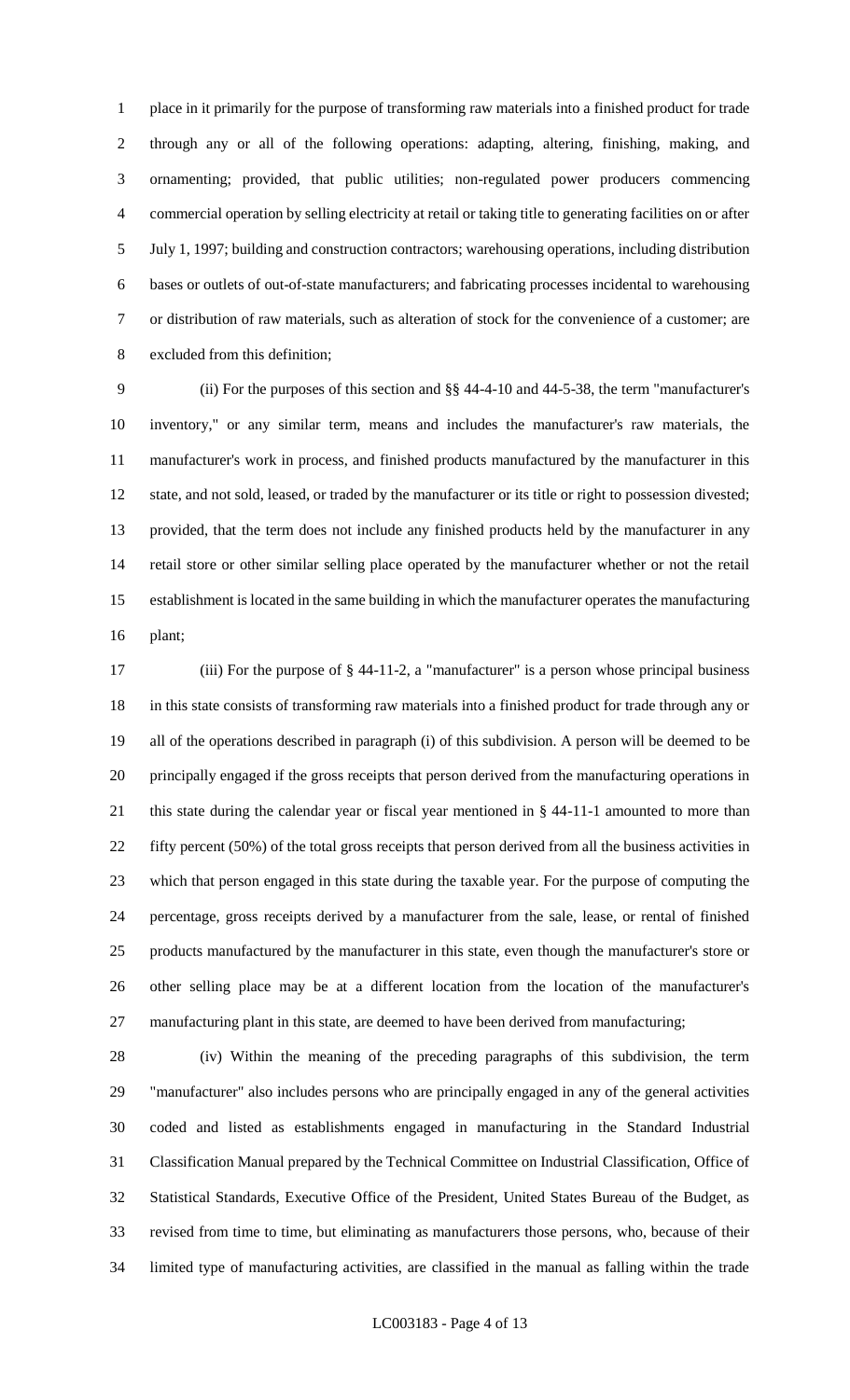rather than an industrial classification of manufacturers. Among those thus eliminated, and accordingly also excluded as manufacturers within the meaning of this paragraph, are persons primarily engaged in selling, to the general public, products produced on the premises from which they are sold, such as neighborhood bakeries, candy stores, ice cream parlors, shade shops, and custom tailors, except, that a person who manufactures bakery products for sale primarily for home delivery, or through one or more non-baking retail outlets, and whether or not retail outlets are operated by the person, is a manufacturer within the meaning of this paragraph;

 (v) The term "Person" means and includes, as appropriate, a person, partnership, or corporation; and

 (vi) The department of revenue shall provide to the local assessors any assistance that is necessary in determining the proper application of the definitions in this subdivision;

 (21) Real and tangible personal property acquired to provide a treatment facility used primarily to control the pollution or contamination of the waters or the air of the state, as defined in chapter 12 of title 46 and chapter 25 of title 23, respectively, the facility having been constructed, reconstructed, erected, installed, or acquired in furtherance of federal or state requirements or standards for the control of water or air pollution or contamination, and certified as approved in an 17 order entered by the director of environmental management. The property is exempt as long as it is operated properly in compliance with the order of approval of the director of environmental management; provided, that any grant of the exemption by the director of environmental management in excess of ten (10) years is approved by the city or town in which the property is situated. This provision applies only to water and air pollution control properties and facilities installed for the treatment of waste waters and air contaminants resulting from industrial processing; furthermore, it applies only to water or air pollution control properties and facilities placed in operation for the first time after April 13, 1970;

 (22) Manufacturing machinery and equipment acquired or used by a manufacturer after December 31, 1974. Manufacturing machinery and equipment is defined as:

 (i) Machinery and equipment used exclusively in the actual manufacture or conversion of raw materials or goods in the process of manufacture by a manufacturer, as defined in subdivision (20), and machinery, fixtures, and equipment used exclusively by a manufacturer for research and development or for quality assurance of its manufactured products;

 (ii) Machinery and equipment that is partially used in the actual manufacture or conversion of raw materials or goods in process of manufacture by a manufacturer, as defined in subdivision (20), and machinery, fixtures, and equipment used by a manufacturer for research and development or for quality assurance of its manufactured products, to the extent to which the machinery and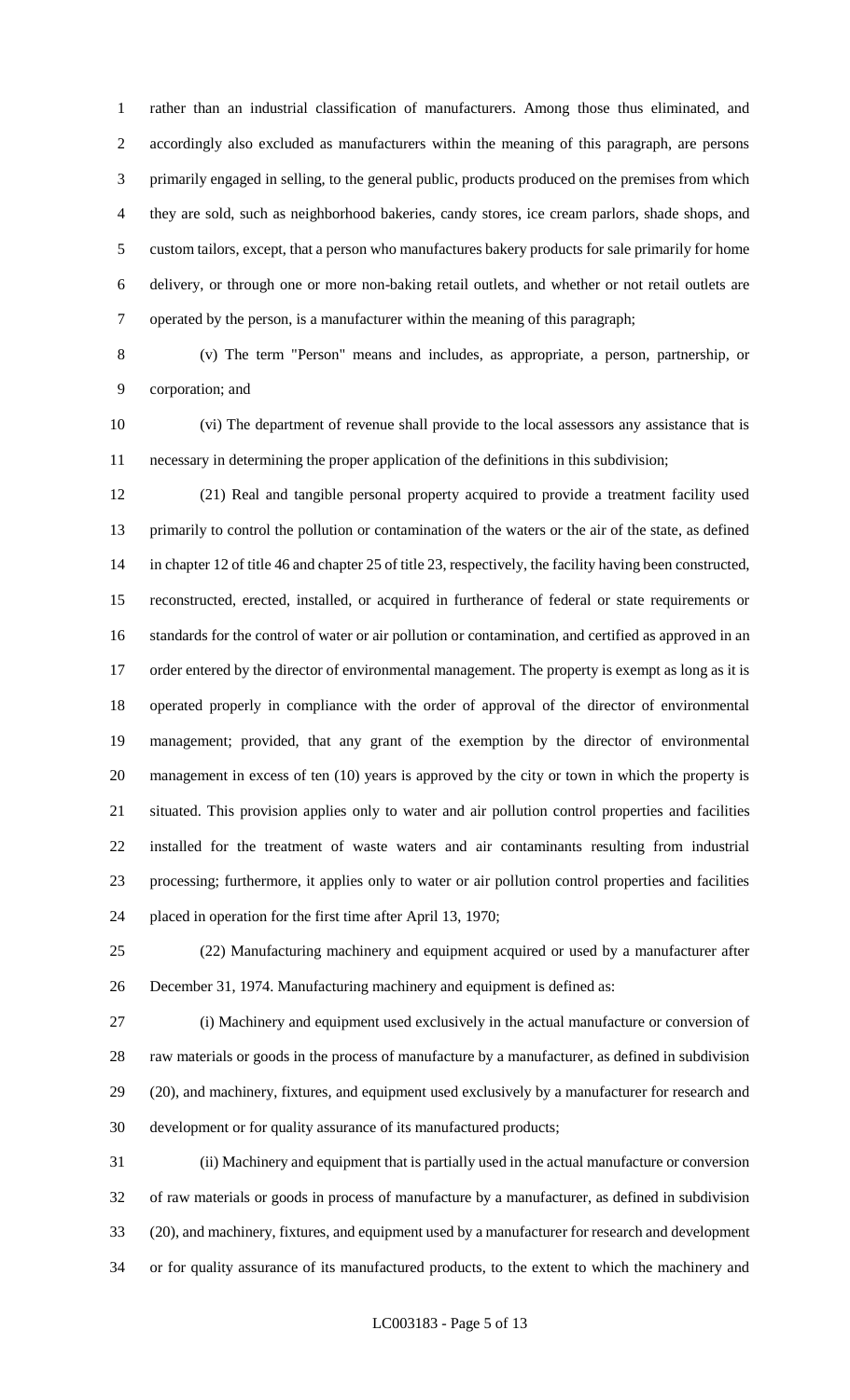equipment is used for the manufacturing processes, research and development, or quality assurance. In the instances where machinery and equipment is used in both manufacturing and/or research and development and/or quality assurance activities and non-manufacturing activities, the assessment on machinery and equipment is prorated by applying the percentage of usage of the equipment for the manufacturing, research and development, and quality-assurance activity to the value of the machinery and equipment for purposes of taxation, and the portion of the value used for manufacturing, research and development, and quality assurance is exempt from taxation. The burden of demonstrating this percentage usage of machinery and equipment for manufacturing and for research and development and/or quality assurance of its manufactured products rests with the manufacturer; and

 (iii) Machinery and equipment described in §§ 44-18-30(7) and 44-18-30(22) that was purchased after July 1, 1997; provided that the city or town council of the city or town in which the machinery and equipment is located adopts an ordinance exempting the machinery and equipment from taxation. For purposes of this subsection, city councils and town councils of any municipality may, by ordinance, wholly or partially exempt from taxation the machinery and equipment discussed in this subsection for the period of time established in the ordinance and may, by ordinance, establish the procedures for taxpayers to avail themselves of the benefit of any exemption permitted under this section; provided, that the ordinance does not apply to any machinery or equipment of a business, subsidiary, or any affiliated business that locates or relocates from a city or town in this state to another city or town in the state;

 (23) Precious metal bullion, meaning any elementary metal that has been put through a process of melting or refining, and that is in a state or condition that its value depends upon its content and not its form. The term does not include fabricated precious metal that has been processed or manufactured for some one or more specific and customary industrial, professional, or artistic uses;

 (24) Hydroelectric power-generation equipment, which includes, but is not limited to, turbines, generators, switchgear, controls, monitoring equipment, circuit breakers, transformers, protective relaying, bus bars, cables, connections, trash racks, headgates, and conduits. The hydroelectric power-generation equipment must have been purchased after July 1, 1979, and acquired or used by a person or corporation who or that owns or leases a dam and utilizes the equipment to generate hydroelectric power;

 (25) Subject to authorization by formal action of the council of any city or town, any real or personal property owned by, held in trust for, or leased to an organization incorporated under chapter 6 of title 7, as amended, or an organization meeting the definition of "charitable trust" set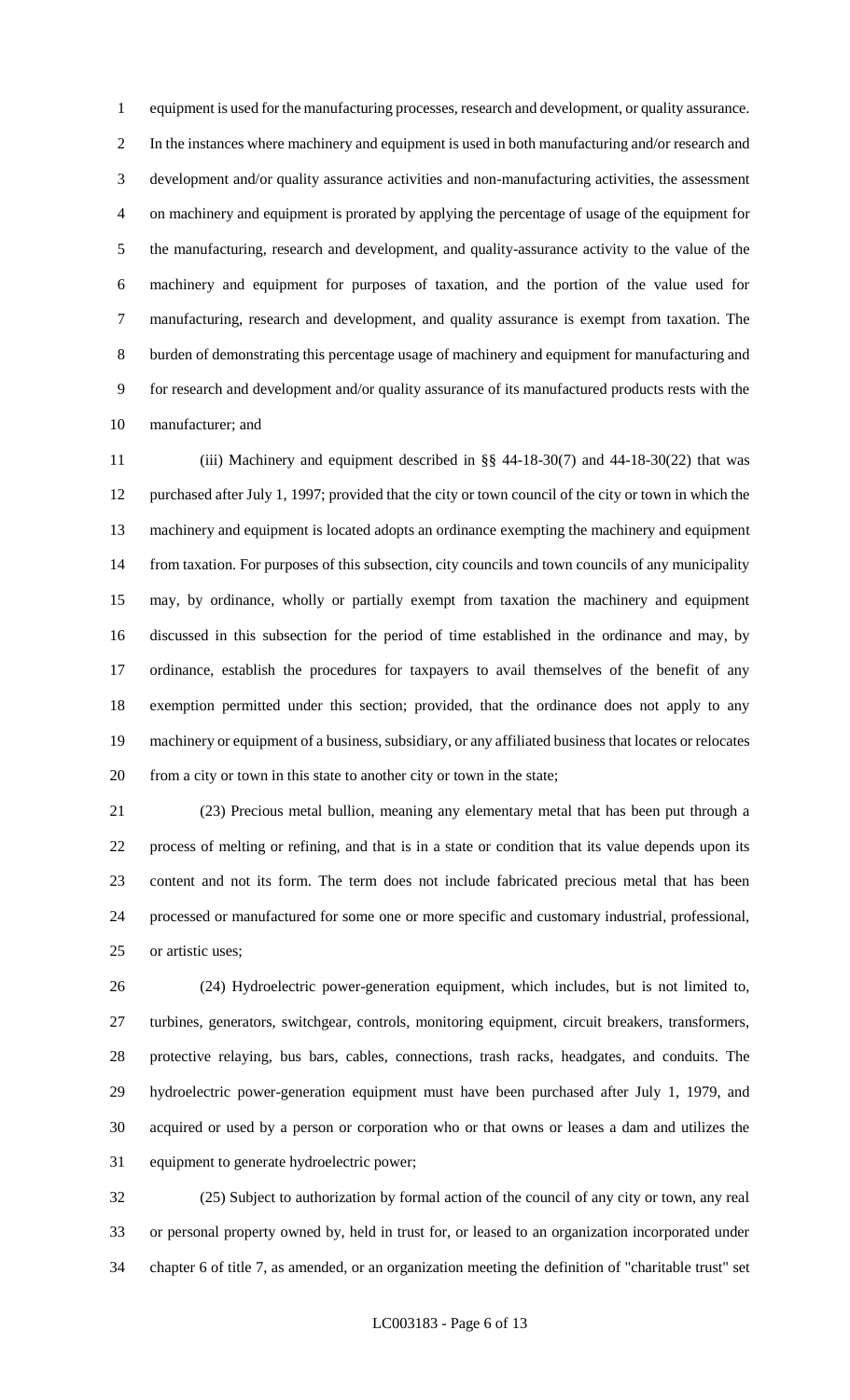out in § 18-9-4, as amended, or an organization incorporated under the not-for-profits statutes of another state or the District of Columbia, the purpose of which is the conserving of open space, as that term is defined in chapter 36 of title 45, as amended, provided the property is used exclusively for the purposes of the organization;

 (26) Tangible personal property, the primary function of which is the recycling, reuse, or recovery of materials (other than precious metals, as defined in § 44-18-30(24)(ii) and (iii)), from, or the treatment of "hazardous wastes," as defined in § 23-19.1-4, where the "hazardous wastes" are generated primarily by the same taxpayer and where the personal property is located at, in, or adjacent to a generating facility of the taxpayer. The taxpayer may, but need not, procure an order from the director of the department of environmental management certifying that the tangible personal property has this function, which order effects a conclusive presumption that the tangible personal property qualifies for the exemption under this subdivision. If any information relating to secret processes or methods of manufacture, production, or treatment is disclosed to the department of environmental management only to procure an order, and is a "trade secret" as defined in § 28- 21-10(b), it shall not be open to public inspection or publicly disclosed unless disclosure is otherwise required under chapter 21 of title 28 or chapter 24.4 of title 23;

 (27) Motorboats as defined in § 46-22-2 for which the annual fee required in § 46-22-4 has been paid;

 (28) Real and personal property of the Providence Performing Arts Center, a non-business corporation as of December 31, 1986;

 (29) Tangible personal property owned by, and used exclusively for the purposes of, any religious organization located in the city of Cranston;

 (30) Real and personal property of the Travelers Aid Society of Rhode Island, a nonprofit corporation, the Union Mall Real Estate Corporation, and any limited partnership or limited liability company that is formed in connection with, or to facilitate the acquisition of, the Providence YMCA Building;

 (31) Real and personal property of Meeting Street Center or MSC Realty, Inc., both not- for-profit Rhode Island corporations, and any other corporation, limited partnership, or limited liability company that is formed in connection with, or to facilitate the acquisition of, the properties designated as the Meeting Street National Center of Excellence on Eddy Street in Providence, Rhode Island;

 (32) The buildings, personal property, and land upon which the buildings stand, located on Pomham Island, East Providence, currently identified as Assessor's Map 211, Block 01, Parcel 001.00, that consists of approximately twenty-one thousand three hundred (21,300) square feet and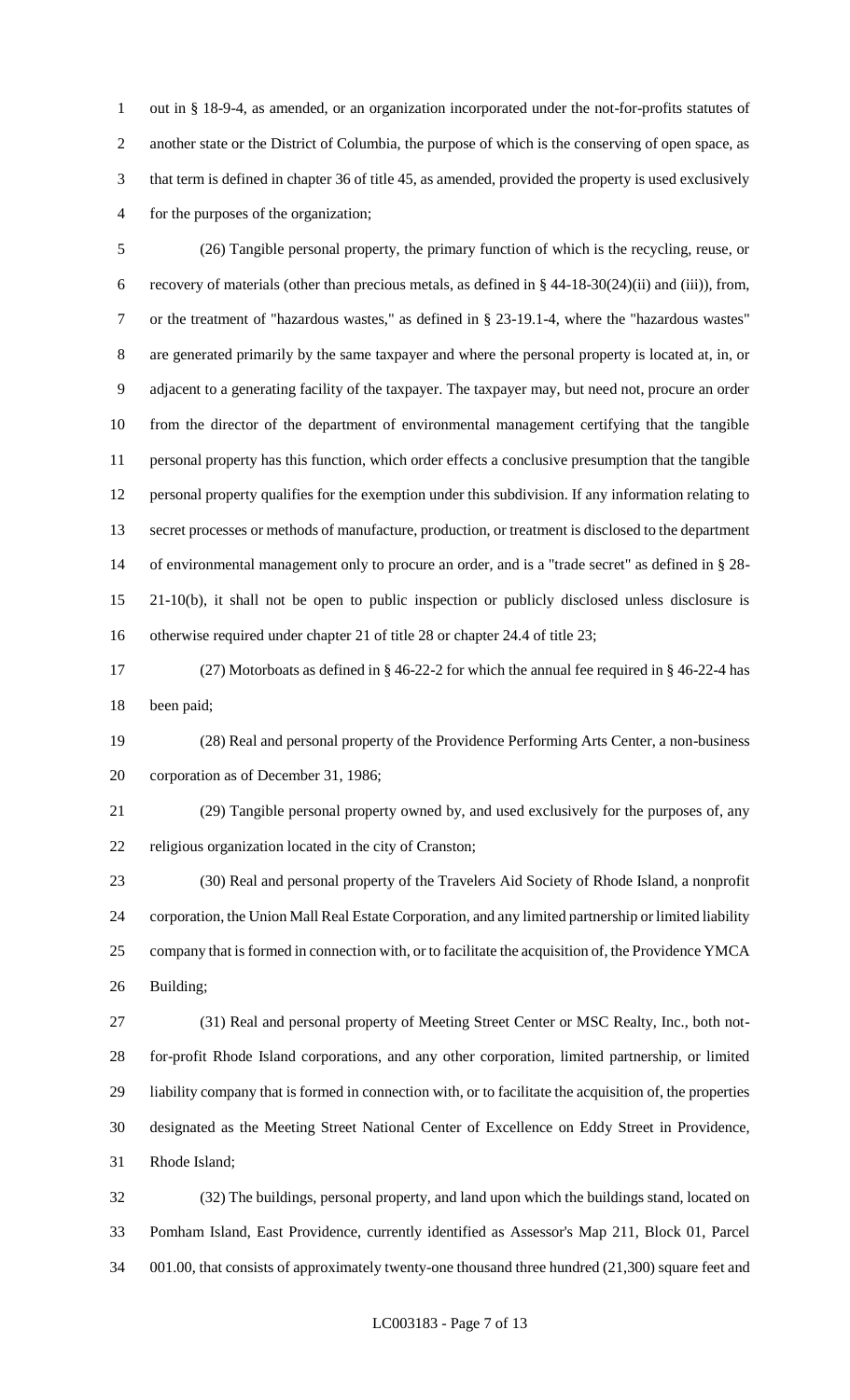is located approximately eight hundred sixty feet (860'), more or less, from the shore, and limited exclusively to these said buildings, personal estate and land, provided that said property is owned by a qualified 501(c)(3) organization, such as the American Lighthouse Foundation, and is used exclusively for a lighthouse; (33) The Stadium Theatre Performing Arts Centre building located in Monument Square, Woonsocket, Rhode Island, so long as said Stadium Theatre Performing Arts Center is owned by the Stadium Theatre Foundation, a Rhode Island nonprofit corporation;

 (34) Real and tangible personal property of St. Mary Academy -- Bay View, located in East Providence, Rhode Island;

 (35) Real and personal property of East Bay Community Action Program and its predecessor, Self Help, Inc; provided, that the organization is qualified as a tax-exempt corporation under § 501(c)(3) of the United States Internal Revenue Code;

 (36) Real and personal property located within the city of East Providence of the Columbus Club of East Providence, a Rhode Island charitable nonprofit corporation;

 (37) Real and personal property located within the city of East Providence of the Columbus Club of Barrington, a Rhode Island charitable nonprofit corporation;

 (38) Real and personal property located within the city of East Providence of Lodge 2337 BPO Elks, a Rhode Island nonprofit corporation;

 (39) Real and personal property located within the city of East Providence of the St. Andrews Lodge No. 39, a Rhode Island charitable nonprofit corporation;

 (40) Real and personal property located within the city of East Providence of the Trustees of Methodist Health and Welfare service a/k/a United Methodist Elder Care, a Rhode Island nonprofit corporation;

 (41) Real and personal property located on the first floor of 90 Leonard Avenue within the city of East Providence of the Zion Gospel Temple, Inc., a religious nonprofit corporation;

 (42) Real and personal property located within the city of East Providence of the Cape Verdean Museum Exhibit, a Rhode Island nonprofit corporation;

28 (43) The real and personal property owned by a qualified  $501(c)(3)$  organization that is affiliated and in good standing with a national, congressionally chartered organization and thereby adheres to that organization's standards and provides activities designed for recreational, educational, and character building purposes for children from ages six (6) years to seventeen (17) years;

 (44) Real and personal property of the Rhode Island Philharmonic Orchestra and Music 34 School; provided, that the organization is qualified as a tax-exempt corporation under  $\S 501(c)(3)$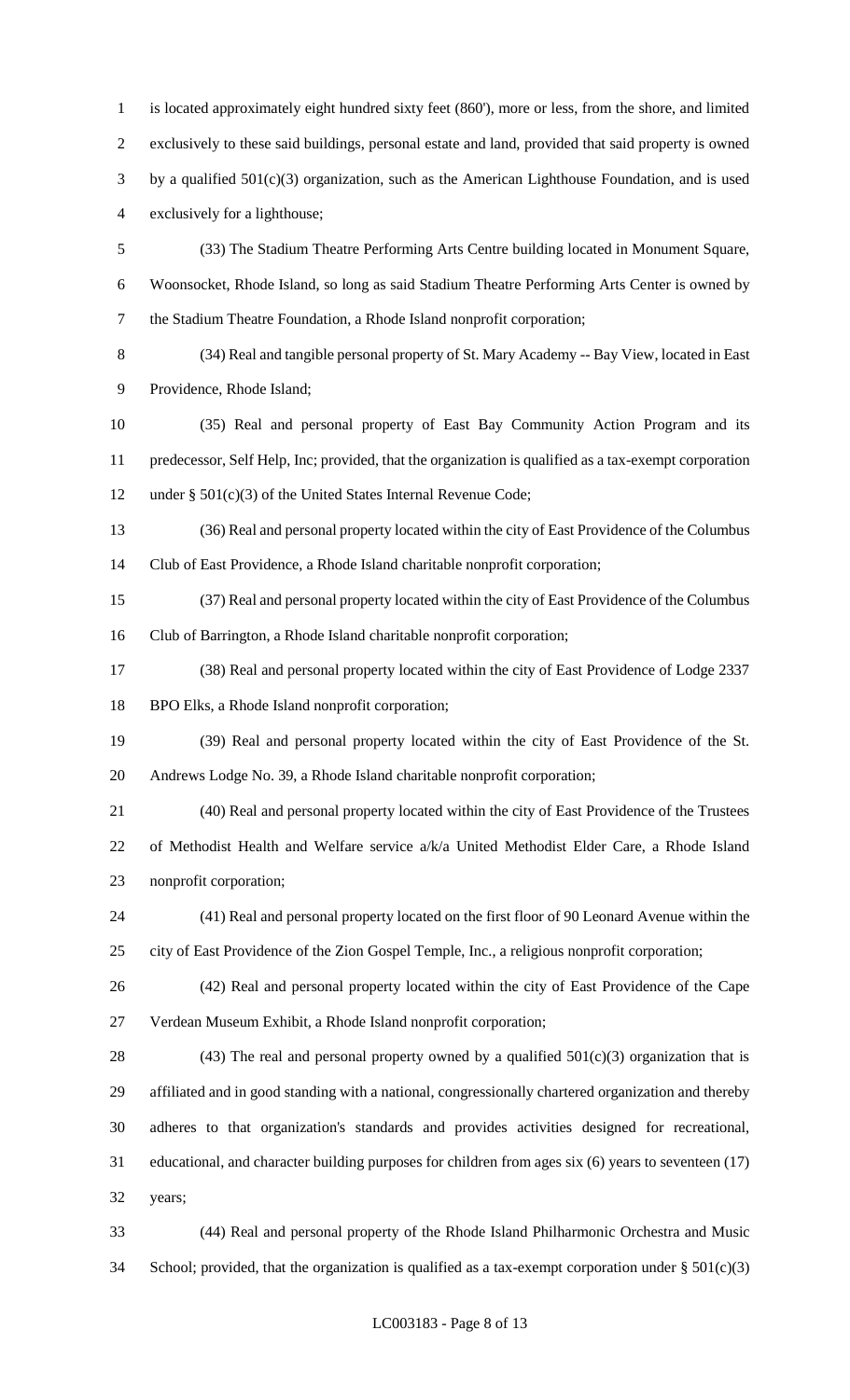of the United States Internal Revenue Code;

 (45) The real and personal property located within the town of West Warwick at 211 Cowesett Avenue, Plat 29-Lot 25, which consists of approximately twenty-eight thousand seven hundred fifty (28,750) square feet and is owned by the Station Fire Memorial Foundation of East Greenwich, a Rhode Island nonprofit corporation; (46) Real and personal property of the Comprehensive Community Action Program, a qualified tax-exempt corporation under § 501(c)(3) of the United States Internal Revenue Code; (47) Real and personal property located at 52 Plain Street, within the city of Pawtucket of the Pawtucket Youth Soccer Association, a Rhode Island nonprofit corporation; (48) Renewable energy resources, as defined in § 39-26-5, used in residential systems and associated equipment used therewith in service after December 31, 2015; (49) Renewable energy resources, as defined in § 39-26-5, if employed by a manufacturer, as defined in subsection (a) of this section, shall be exempt from taxation in accordance with subsection (a) of this section; (50) Real and personal property located at 415 Tower Hill Road within the town of North Kingstown, of South County Community Action, Inc., a qualified tax-exempt corporation under § 501(c)(3) of the United States Internal Revenue Code; (51) As an effort to promote business growth, tangible business or personal property, in whole or in part, within the town of Charlestown's community limits, subject to authorization by formal action of the town council of the town of Charlestown; (52) All real and personal property located at 1300 Frenchtown Road, within the town of East Greenwich, identified as assessor's map 027, plat 019, lot 071, and known as the New England 23 Wireless and Steam Museum, Inc., a qualified tax-exempt corporation under  $\S$  501(c)(3) of the United States Internal Revenue Code; (53) Real and tangible personal property of Mount Saint Charles Academy located within the city of Woonsocket, specifically identified as the following assessor's plats and lots: Logee Street, plat 23, lot 62, Logee Street, plat 24, lots 304 and 305; Welles Street, plat 23, lot 310; Monroe Street, plat 23, lot 312; and Roberge Avenue, plat 24, lot 47; (54) Real and tangible personal property of Steere House, a Rhode Island nonprofit corporation, located in Providence, Rhode Island; (55) Real and personal property located within the town of West Warwick of Tides Family Services, Inc., a Rhode Island nonprofit corporation; (56) Real and personal property of Tides Family Services, Inc., a Rhode Island nonprofit

corporation, located in the city of Pawtucket at 242 Dexter Street, plat 44, lot 444;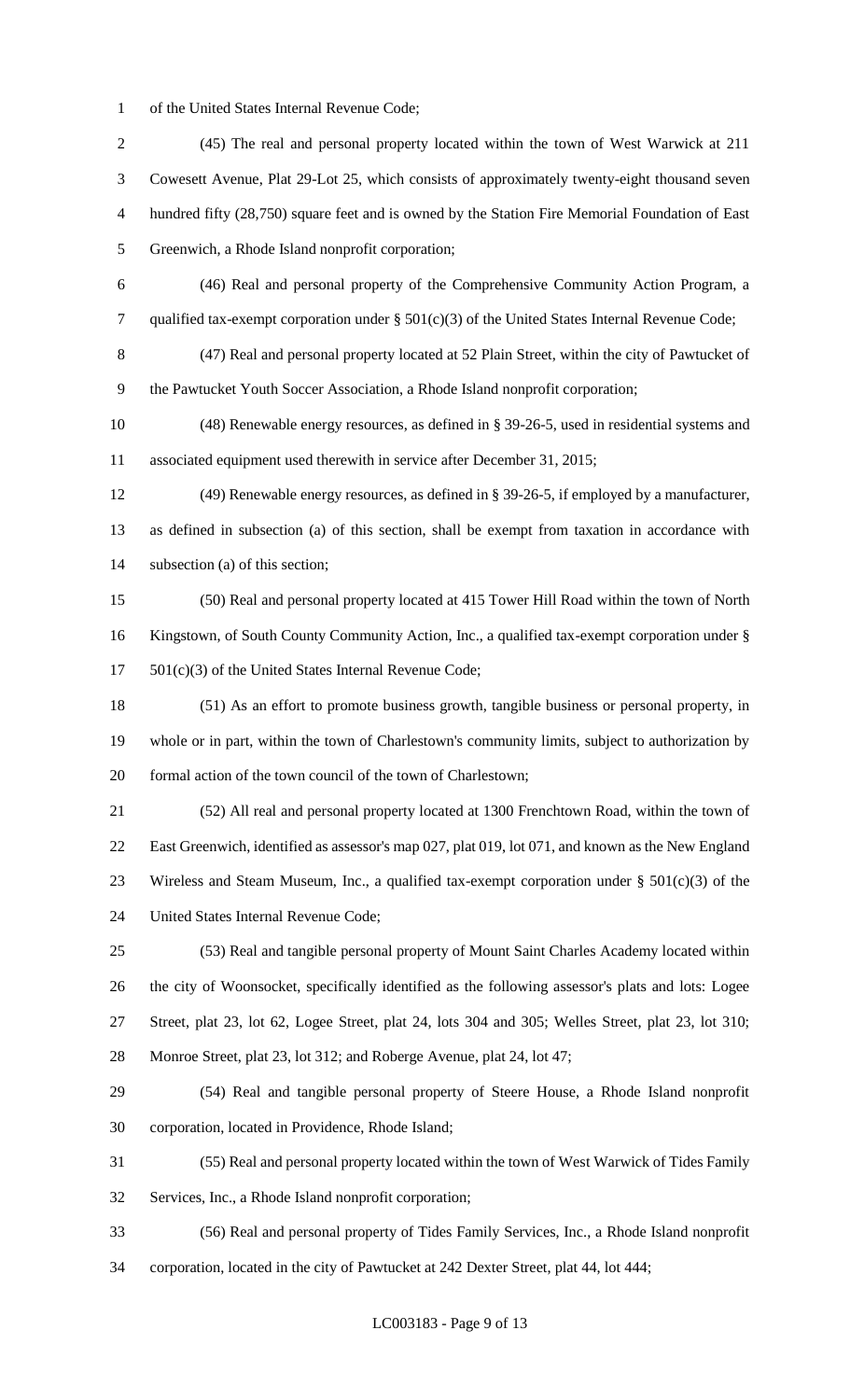- (57) Real and personal property located within the town of Middletown of Lucy's Hearth, a Rhode Island nonprofit corporation; (58) Real and tangible personal property of Habitat for Humanity of Rhode Island--Greater Providence, Inc., a Rhode Island nonprofit corporation, located in Providence, Rhode Island; (59) Real and personal property of the Artic Playhouse, a Rhode Island nonprofit corporation, located in the town of West Warwick at 1249 Main Street; (60) Real and personal property located at 321 Main Street, within the town of South Kingstown, of the Contemporary Theatre Company, a qualified, tax-exempt corporation under § 501(c)(3) of the United States Internal Revenue Code; (61) Real and personal property of The Samaritans, Inc., a Rhode Island nonprofit § 501(c)(3) corporation located at 67 Park Place, Pawtucket, Rhode Island, to the extent the city council of Pawtucket may from time to time determine; (62) Real and personal property of North Kingstown, Exeter Animal Protection League, Inc., dba "Pet Refuge," 500 Stony Lane, a Rhode Island nonprofit corporation, located in North Kingstown, Rhode Island; (63) Real and personal property located within the city of East Providence of Foster Forward (formerly the Rhode Island Foster Parents Association), a Rhode Island charitable nonprofit corporation; (64) Real and personal property located at 54 Kelly Avenue within the town of East Providence, of the Associated Radio Amateurs of Southern New England, a Rhode Island nonprofit corporation; (65) Real and tangible personal property of Providence Country Day School, a Rhode Island nonprofit corporation, located in East Providence, Rhode Island and further identified as plat 406, block 6, lot 6, and plat 506, block 1, lot 8; (66) As an effort to promote business growth, tangible business or personal property, in whole or in part, within the town of Bristol's community limits, subject to authorization by formal action of the town council of the town of Bristol; (67) Real and tangible personal property of the Heritage Harbor Foundation, a Rhode Island nonprofit corporation, located at 1445 Wampanoag Trail, Suites 103 and 201, within the city of East Providence; (68) Real property of Ocean State Community Wellness, Inc., a qualified tax-exempt corporation under § 501(c)(3) of the United States Internal Revenue Code, located in North Kingstown, Rhode Island, with a physical address of 7450 Post Road, and further identified as plat
- 108, lot 83;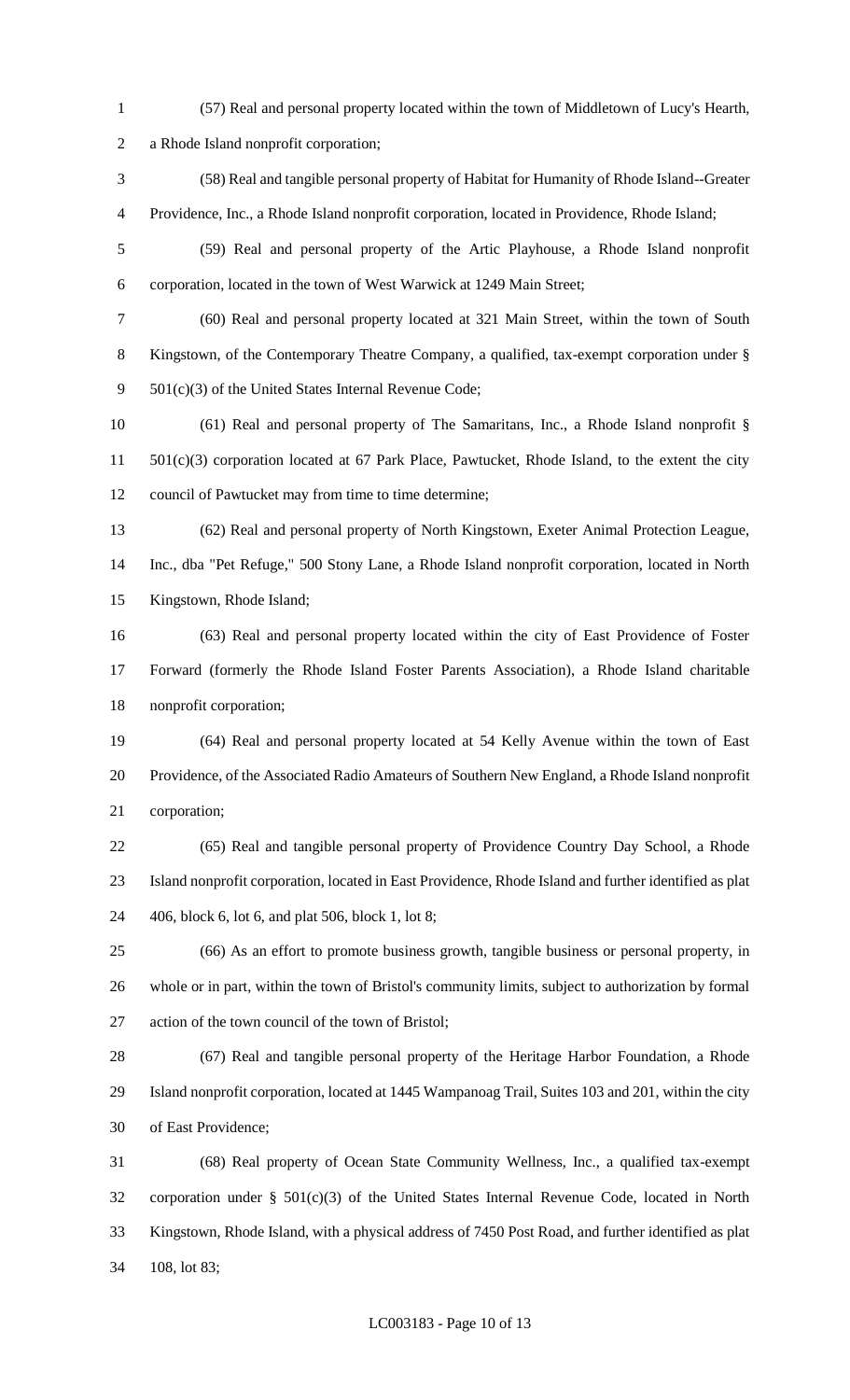(69) Real and tangible personal property of St. John Baptist De La Salle Institute, d/b/a La Salle Academy, a Rhode Island domestic nonprofit corporation, located in Providence, Rhode Island denominated at the time this subsection was adopted as Plat 83 Lot 276 by the tax assessor for the city of Providence comprising approximately 26.08 acres of land along with all buildings and improvements that have been or may be made;

 (70) Real and tangible personal property of The Providence Community Health Centers, Inc., a Rhode Island domestic nonprofit corporation, located in Providence, Rhode Island; and

 (71) In the city of Central Falls and the city of Pawtucket, real property and tangible personal property located on or in the premise acquired or leased by a railroad entity and for the purpose of providing boarding and disembarking of railroad passengers and the supporting passenger railroad operations and services. For the purpose of this section, a railroad entity shall be any incorporated entity that has been duly authorized by the Rhode Island public utilities commission to provide passenger railroad services.

 (72) Real and tangible personal property of the Holy Rosary Band Society, a Rhode Island nonprofit corporation, located at 328 Taunton Avenue, within the city of East Providence on Map

306, Block 01, Parcel 012.00.

 (b) Except as provided below, when a city or town taxes a for-profit hospital facility, the value of its real property shall be the value determined by the most recent full revaluation or statistical property update performed by the city or town; provided, however, in the year a nonprofit hospital facility converts to or otherwise becomes a for-profit hospital facility, or a for-profit hospital facility is initially established, the value of the real property and personal property of the for-profit hospital facility shall be determined by a valuation performed by the assessor for the purpose of determining an initial assessed value of real and personal property, not previously taxed by the city or town, as of the most recent date of assessment pursuant to § 44-5-1, subject to a right of appeal by the for-profit hospital facility which shall be made to the city or town tax assessor with a direct appeal from an adverse decision to the Rhode Island superior court business calendar.

 A "for-profit hospital facility" includes all real and personal property affiliated with any hospital as identified in an application filed pursuant to chapter 17 or 17.14 of title 23. Notwithstanding the above, a city or town may enter into a stabilization agreement with a for-profit hospital facility under § 44-3-9 or other laws specific to the particular city or town relating to stabilization agreements. In a year in which a nonprofit hospital facility converts to, or otherwise becomes, a for-profit hospital facility, or a for-profit hospital facility is otherwise established, in that year only the amount levied by the city or town and/or the amount payable under the stabilization agreement for that year related to the for-profit hospital facility shall not be counted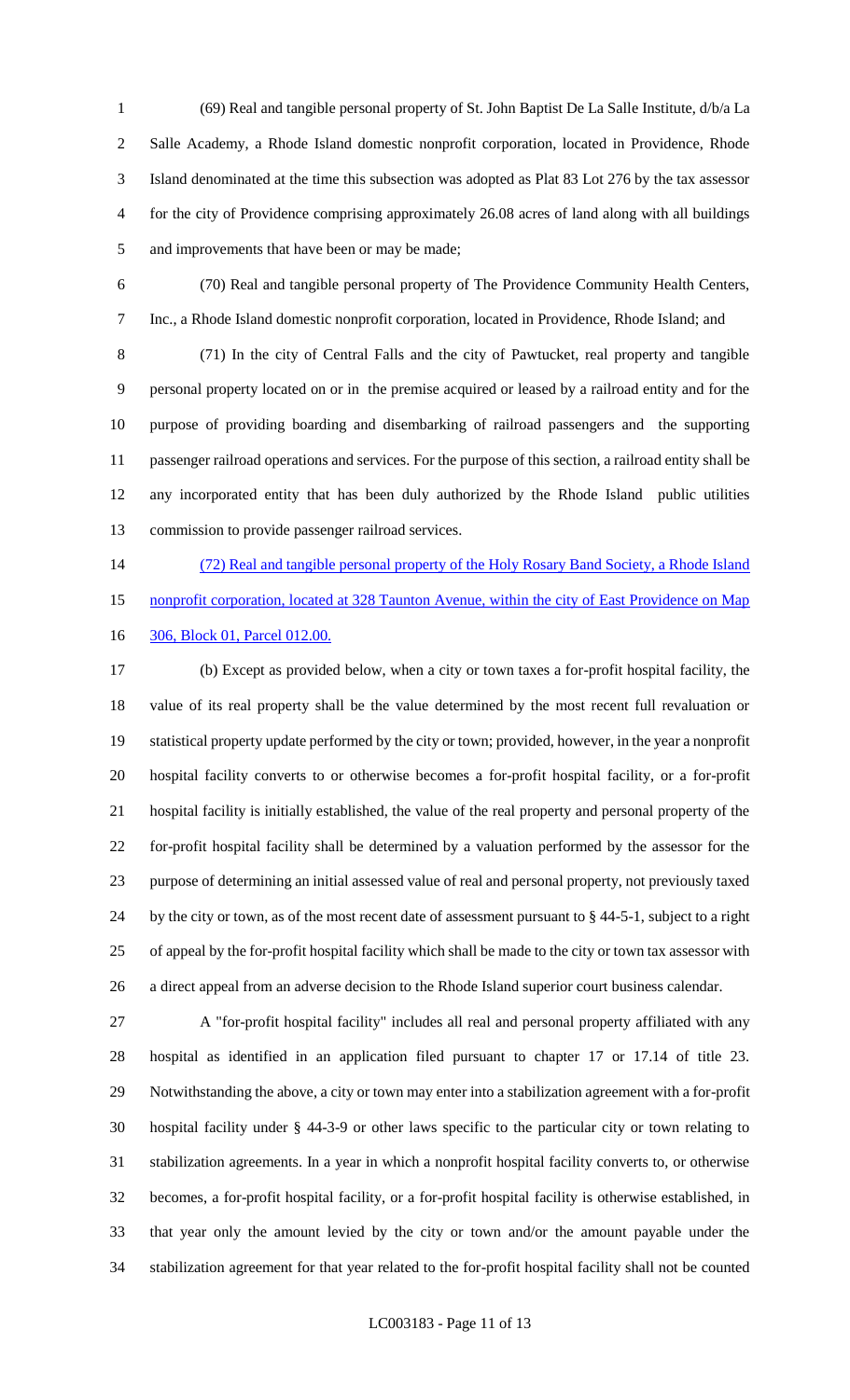1 towards determining the maximum tax levy permitted under § 44-5-2.

2 SECTION 2. This act shall take effect upon passage.

======== LC003183  $=$